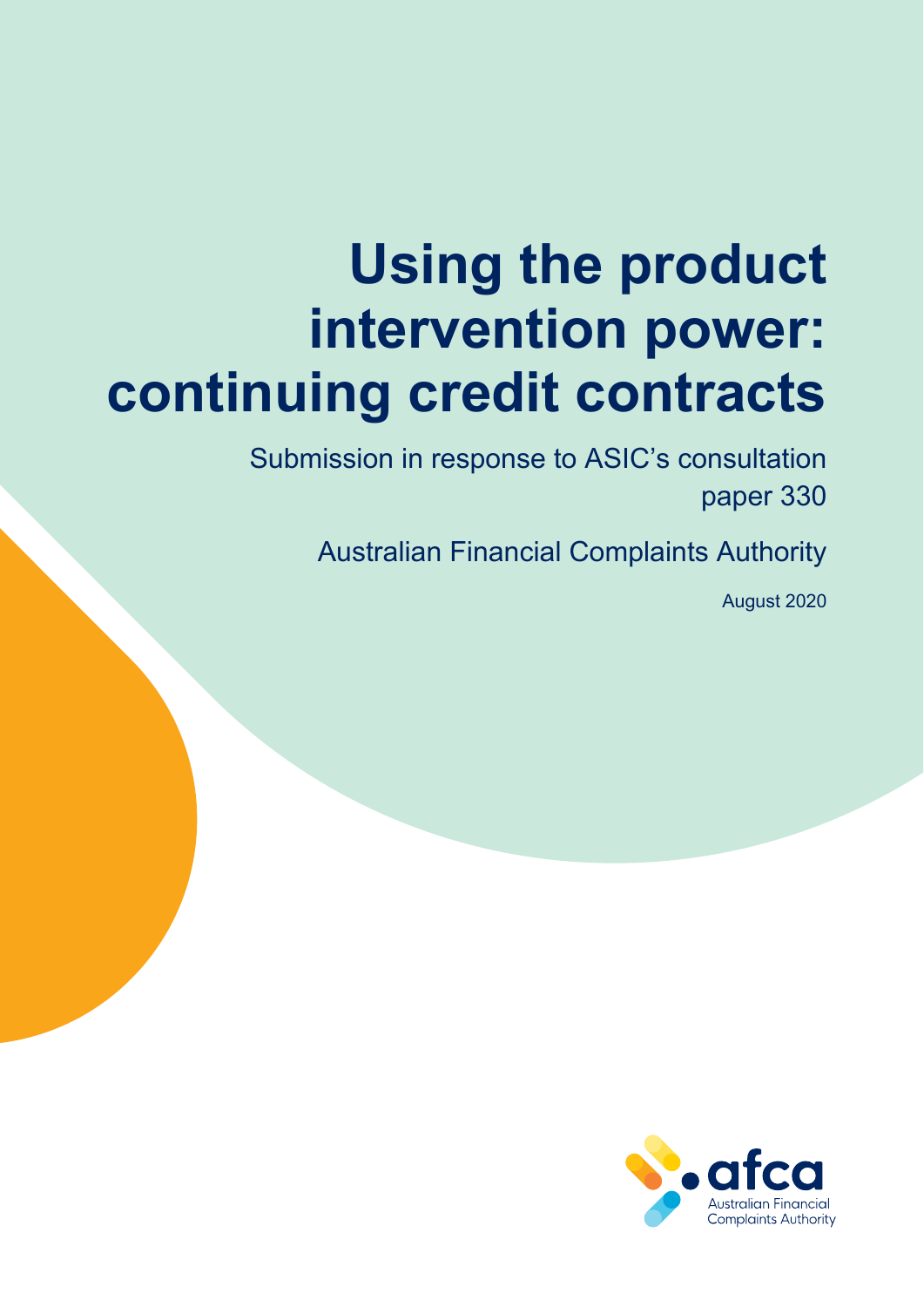## Contents

| 1                                                                                |                                                                            |
|----------------------------------------------------------------------------------|----------------------------------------------------------------------------|
|                                                                                  |                                                                            |
|                                                                                  |                                                                            |
|                                                                                  |                                                                            |
| $\overline{2}$                                                                   |                                                                            |
| Continuing credit contract model will result in significant consumer detriment 4 |                                                                            |
| 3                                                                                |                                                                            |
|                                                                                  |                                                                            |
|                                                                                  |                                                                            |
|                                                                                  |                                                                            |
|                                                                                  |                                                                            |
|                                                                                  | Vulnerable consumers can suffer from increased stress, spiralling debt and |
|                                                                                  |                                                                            |
|                                                                                  |                                                                            |
| 4                                                                                |                                                                            |

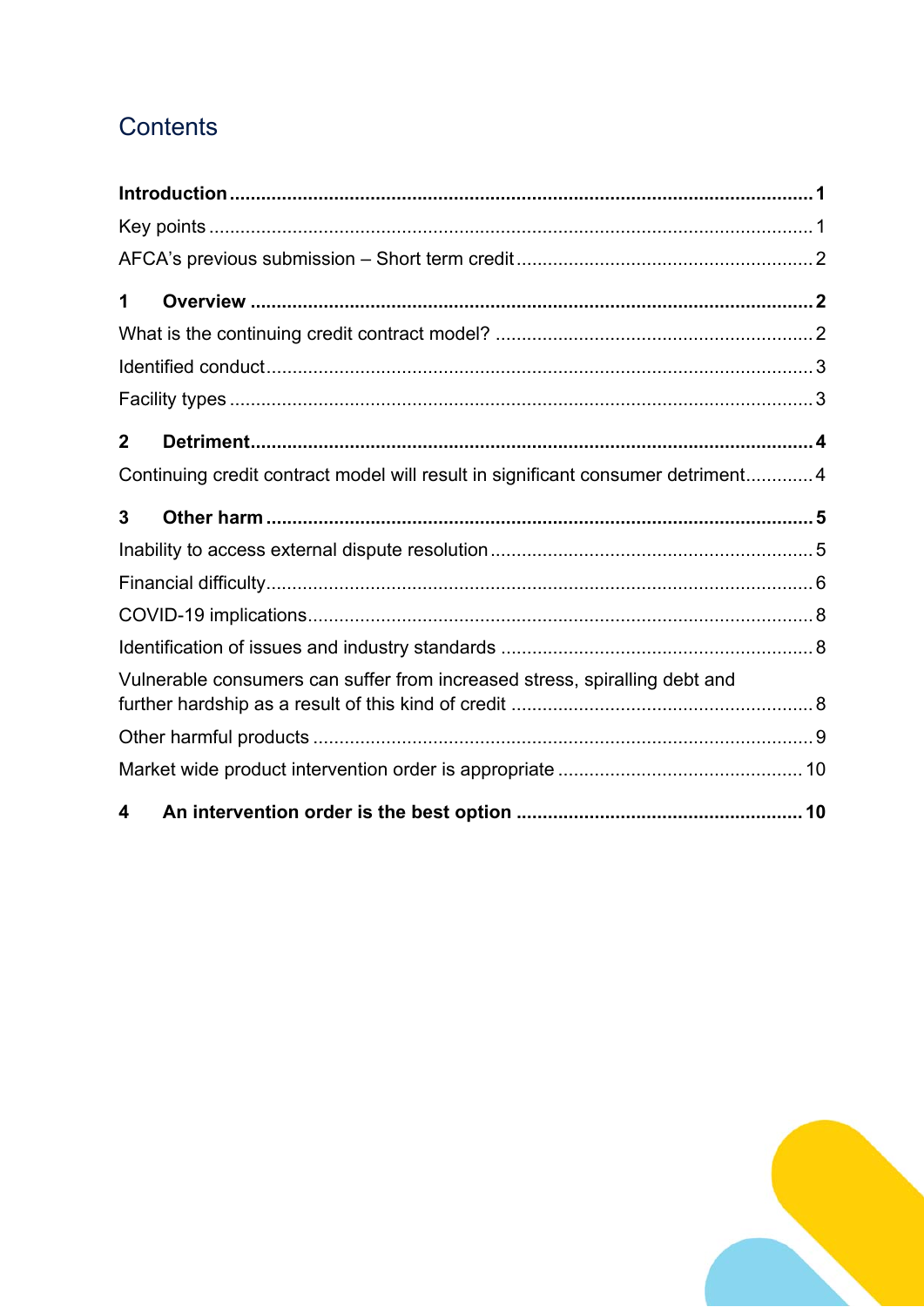## <span id="page-2-0"></span>**Introduction**

The Australian Financial Complaints Authority (AFCA) is the independent external dispute resolution (EDR) scheme for the financial sector.

AFCA's purpose is to provide fair, independent and effective solutions for financial disputes. It does this not only by providing fair dispute resolution services, but also by working with financial firms to improve their processes and drive up industry standards of service, thereby minimising disputes.

In addition to providing solutions for financial disputes, AFCA has responsibilities<sup>1</sup> to identify, resolve and report on systemic issues and to notify the Australian Securities and Investments Commission (ASIC), and other regulators, of serious contraventions of the law. More broadly, AFCA plays a key role in restoring trust in the financial services sector.

AFCA welcomes the opportunity to provide a submission<sup>2</sup> in response to ASIC's proposed use of its product intervention powers to address significant consumer detriment arising from continuing credit contracts issued to retail clients.

#### **Key points**

In response to the consultation paper<sup>3</sup>, the key points in our submission are:

- AFCA strongly welcomes and supports ASIC's proposal to make a product intervention order by legislative instrument that would prohibit credit providers and their associates from issuing continuing credit contracts, except in accordance with a condition that limits the total fees that can be charged.
- Similar to short term credit contracts, continuing credit contracts can have significant adverse effects on individuals, their families and communities, as well as the broader financial services system.
- Due to their business structure, continuing credit contract providers (and their associate firms) may not require an Australian Credit Licence (ACL), in which case they are generally not required to be a member of AFCA. This significantly limits a consumer's ability to access cost-effective and independent dispute resolution when they have a complaint that can't be resolved directly with the credit provider.

<sup>&</sup>lt;u>.</u> 1 Refer to Part C, Reporting Requirements, of [ASIC Regulatory Guide 267:](https://download.asic.gov.au/media/4773579/rg267-published-20-june-2018.pdf) *Oversight of the Australian Financial Complaints Authority*. 2 This submission has been prepared by the staff of AFCA and does not necessarily represent the views of individual directors of

AFCA.

<sup>3</sup> [ASIC Consultation Paper 330,](https://download.asic.gov.au/media/5670099/cp330-published-9-july-2020.pdf) *Using the product intervention power: Continuing Credit Contract*.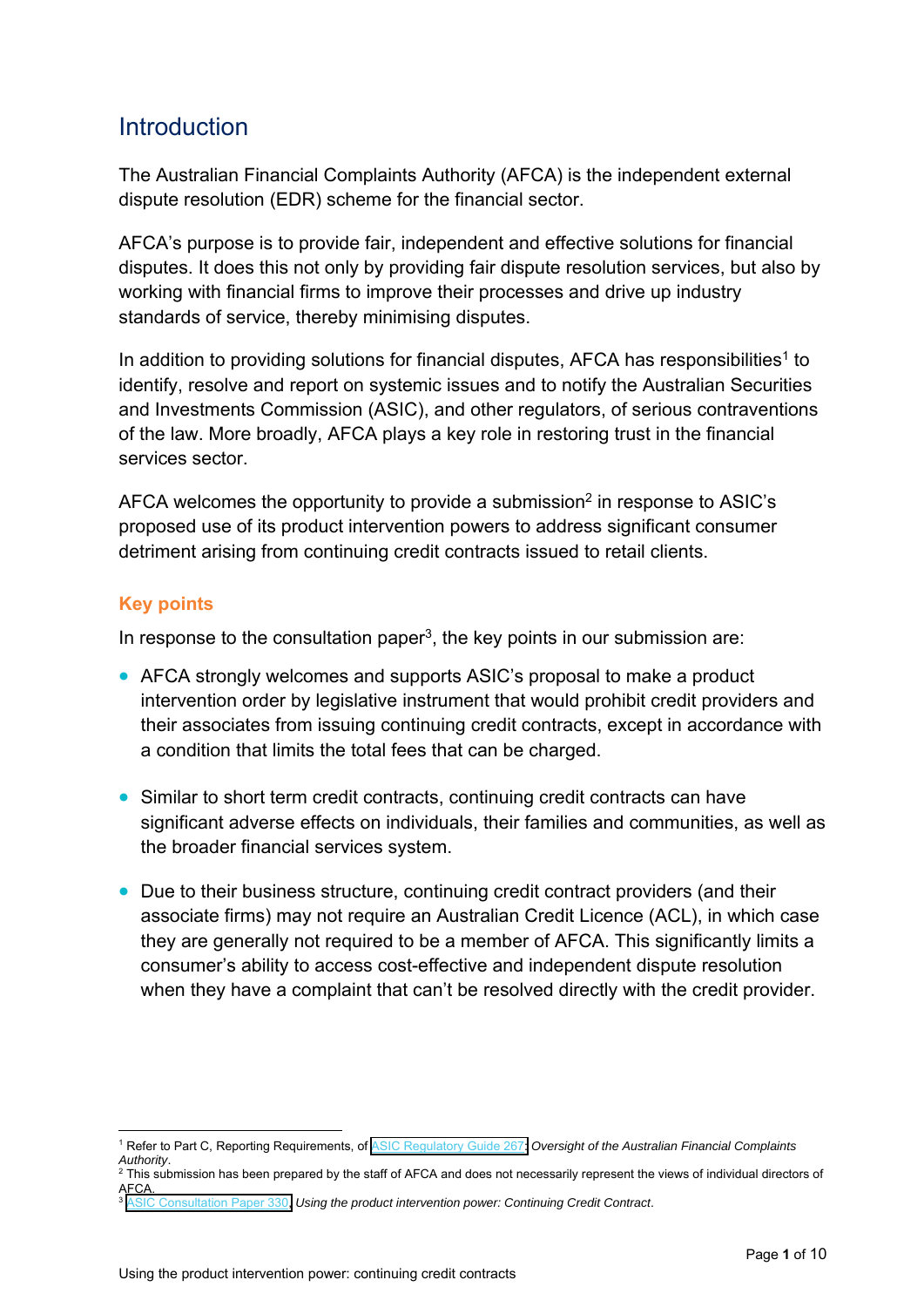#### <span id="page-3-0"></span>**AFCA's previous submission – Short term credit**

We understand that the continuing credit contracts model that is the subject of consultation paper 330 appears to have been introduced into the market following ASIC's product intervention order regarding short term credit made on 12 September 2019.

ASIC's September 2019 product intervention order was made to address significant detriment caused by the short-term lending model that, by design, directs consumers to use a fast track process offered by an associated 'collateral service' provider. The provision of credit and the associated collateral service are structured in a way to attract the operation of an exemption under the National Credit Code (NCC), even though the combined costs of these facilities exceed the NCC exemption.

ASIC identified that this model had been used by several credit providers and associated collateral service providers, including Cigno Pty Ltd (Cigno). ASIC has named Cigno as an entity that currently offers services under the continuing credit model.

AFCA's current submission should be read in conjunction with our previous submission on short-term credit, as the issues are interrelated.

## 1 Overview

ASIC is consulting on its proposal to exercise its product intervention power to address significant consumer detriment caused by the continuing credit contract model.

#### **What is the continuing credit contract model?**

The continuing credit contract model that ASIC has identified is a form of lending which involves the provision of credit<sup>4</sup> to consumers, structured in a way that purports to rely on the exemption for continuing credit contracts under the NCC.

Under this model, the credit provider provides credit under a continuing credit contract. The credit provider can charge a fixed fee for each advance of funds under the contract, up to a specified maximum in the initial 12-month period and a reduced maximum in any further 12-month period.

Separate to this contract, an associate of the continuing credit provider, enters into a services agreement with retail clients, and charges various fees, including for fasttrack processing to obtain the loan and the transfer of funds to the client on the same or next day. This associated collateral service is provided under a separate service

<sup>1</sup> 4 Continuing credit contracts are exempt from regulation under the *National Credit Code* if the only charge that is or may be made for providing the credit is a periodic or other fixed charge that does not vary according to the amount of credit provided and these fees and charges do not exceed the maximum prescribed charge permitted under the exemption.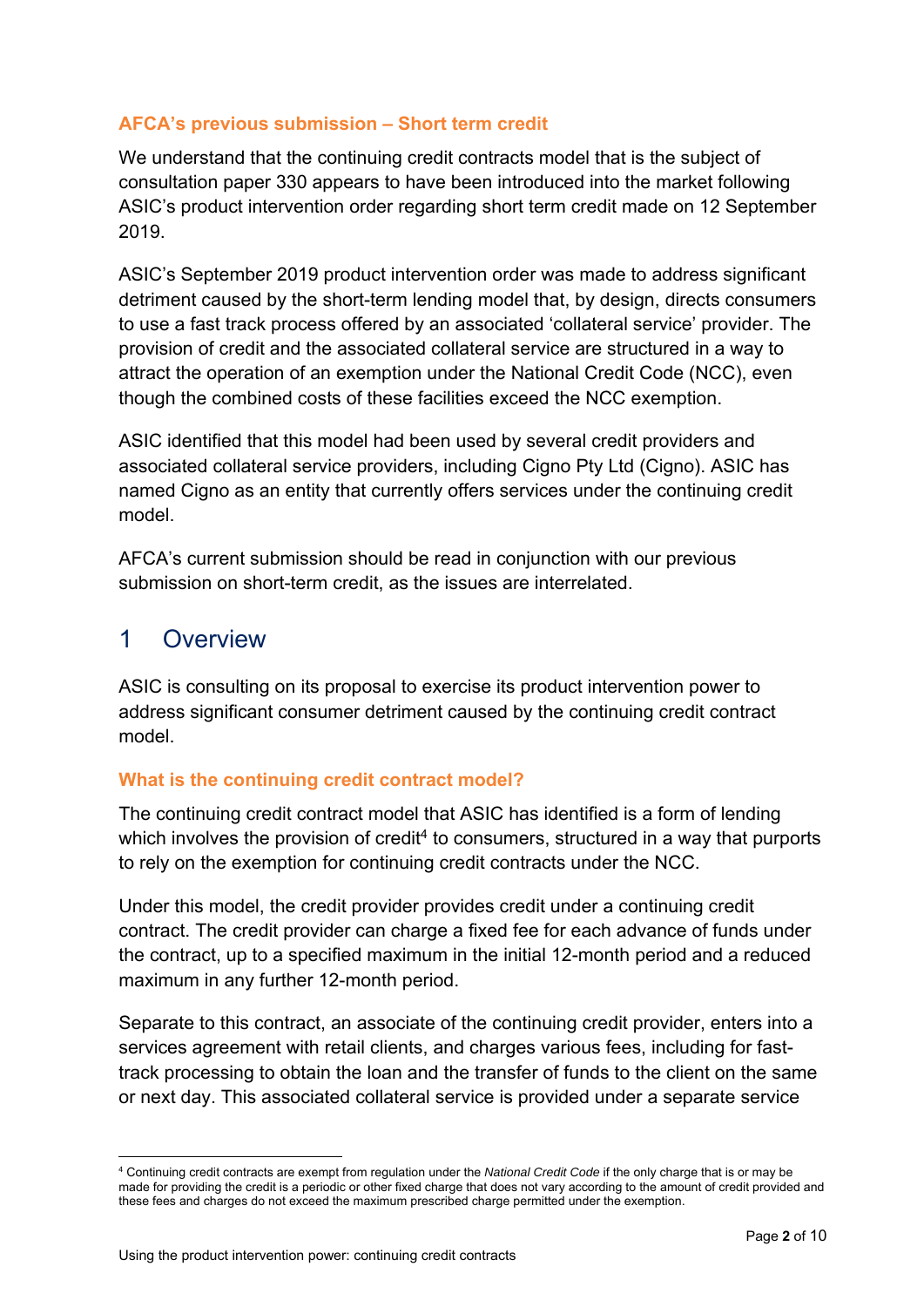<span id="page-4-0"></span>agreement, and the combined fees can significantly exceed the total amount of credit provided.

The continuing credit contract model raises similar concerns to the conduct that led to ASIC making a product intervention order regarding short-term credit in September 2019. That is, continuing credit providers and associated service providers are structuring services in a way that:

- 1 purports to satisfy the exemption requirement under subsection 6(5) of the NCC, even though the combined costs associated with the credit facility (provided by the credit provider) and the associated collateral service delivery (provided by the associate), significantly exceed NCC exemption limits, and
- 2 circumvents the consumer protections afforded under the NCC.
- 3 significantly limits consumers access to EDR.

#### **Identified conduct**

ASIC has identified that this model has been used by BHF Solutions Pty Ltd (BHFS) (credit provider) and Cigno (associate service provider). Neither BHFS nor Cigno holds an Australian Credit Licence (credit licence) nor is a member of AFCA.

#### **Facility types**

ASIC has noted that the loans advertised on Cigno's website appear to refer to the continuing credit contracts offered by BHFS and made available to retail clients. These facilities are variously described as:

- Payday Loans
- Centrelink Loans
- Bad-Credit Loans
- No-Credit Loans
- Loans for Unemployed People
- **Emergency Loans**
- Fast Cash Loans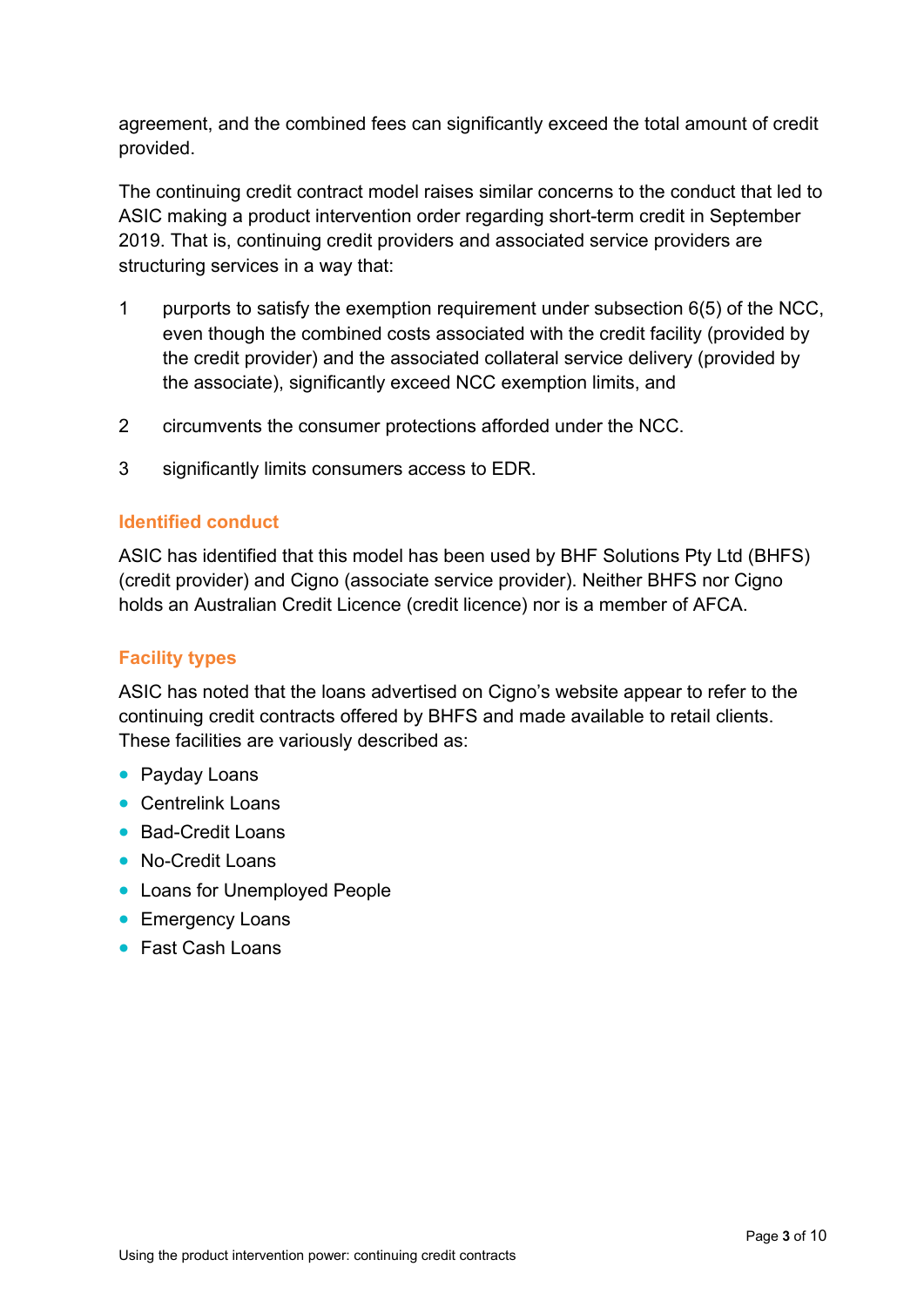## <span id="page-5-0"></span>2 Detriment

 D1Q1 Do you consider that continuing credit contracts, when issued to retail clients in the way described in paragraphs 16–22, have resulted in, or will or are likely to result in, significant detriment to retail clients? If so, please provide any relevant evidence which supports your views.

#### **Continuing credit contract model will result in significant consumer detriment**

AFCA agrees with ASIC's assessment of the potential identified harm the continuing credit contract model can cause. The consumer detriment that can result from these kind of continuing credit contracts arises because they:

- are often used by or are targeted to vulnerable consumers, generally experiencing financial stress.
- incentivise consumers into choosing a high-cost 'fast-track' option, as the standard direct application process does not supply the funds quickly
- have significantly higher up-front costs than other regulated products
- involve fees that are extremely high,
- have uncapped default fees
- require payments via direct debit, which may result in overdraw fees if accounts have insufficient funds.

AFCA is concerned that these features mean that the product is likely to exacerbate financial stress and financial hardship for low-income and vulnerable Australians.

Small amount lending, whether it is structured as short-term credit or a continuing credit contract, is often targeted to and used by vulnerable consumers. While these facilities amount for only a small proportion of overall consumer credit debt in Australia, they have been assessed as having a disproportionately 'corrosive and harmful' impact on the financial and general wellbeing of the most vulnerable borrowers. 5

These consumers, typically on low incomes, are already experiencing signs of financial stress, have very basic levels of financial literacy and will generally require access to money quickly, often at the last minute. They are mostly excluded from mainstream banking and credit providers, due to their financial circumstances.

1

<sup>5</sup> [Melbourne Law School, Melbourne Legal Studies Research Paper No. 696, The Politics of Payday Lending Regulation in](https://papers.ssrn.com/sol3/papers.cfm?abstract_id=2402514) Australia. Date written 31 December 2013, last revised 24 February 2015.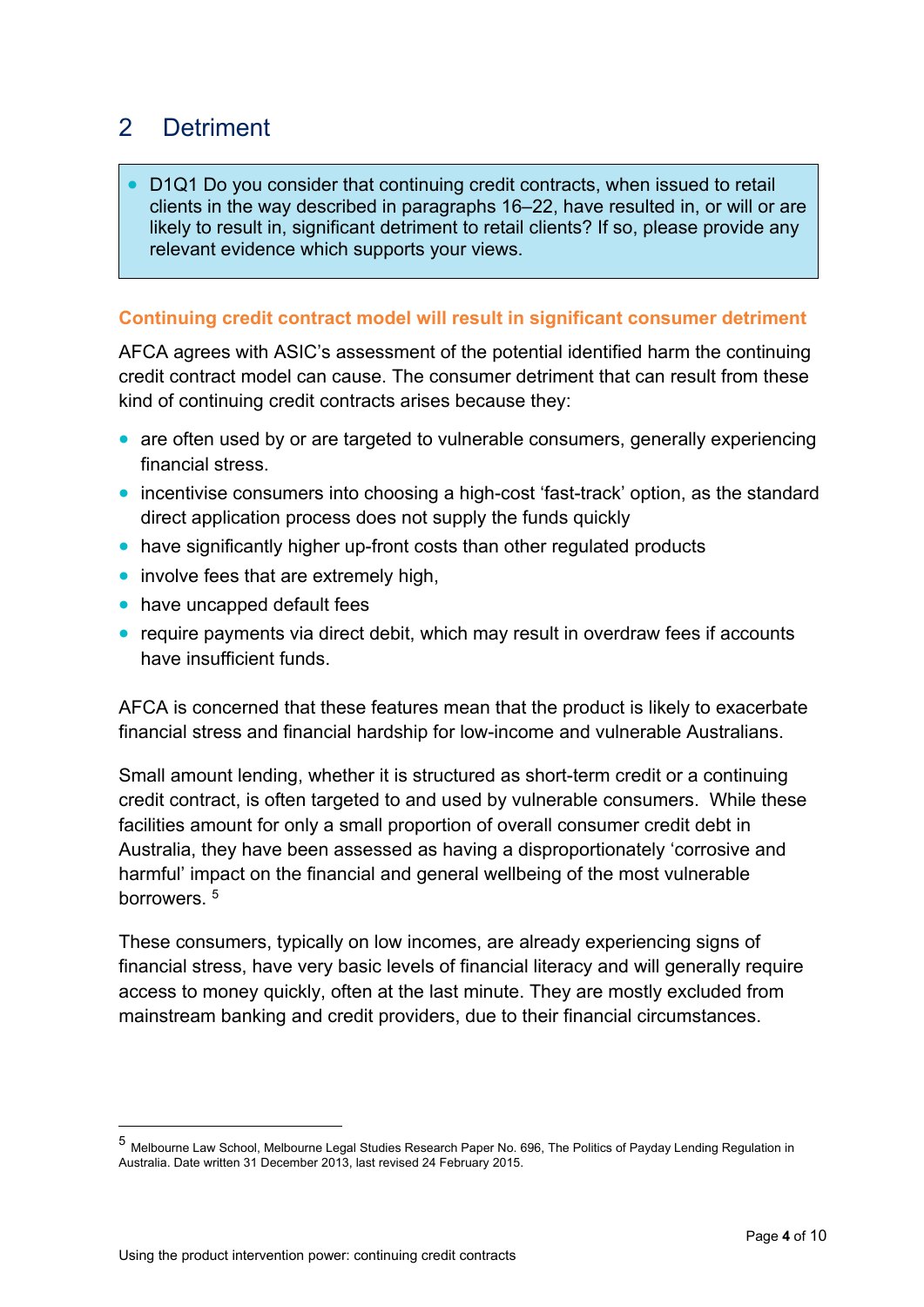<span id="page-6-0"></span>It is therefore critical that all products of this kind are subject to appropriate and consistent regulation in order to prevent significant consumer detriment.

We strongly welcome and support ASIC's proposal to exercise its product intervention power in this instance.

We are especially concerned about any product model that appears to have been structured in a manner so as to avoid regulation under credit legislation and the important consumer protection that legislation provides to consumers.

## 3 Other harm

D1Q2 Do you consider that the continuing credit contract model does or might cause detriment other than that identified by ASIC, or to a greater or lesser extent? If additional or greater, how should the proposed product intervention order be expanded to address this significant detriment?

AFCA considers that the continuing credit contract model does cause other detriment to consumers.

#### **Inability to access external dispute resolution**

For consumers and small businesses, AFCA provides a simple and free alternative to going to court. As an EDR scheme, AFCA's role is to assist parties to reach agreement about how to resolve a complaint. We are impartial and do not act for either party to advocate their position. If the complaint is not resolved between the parties, we will decide a fair outcome.

Financial firms that hold an ACL or an Australian Financial Services Licence (AFSL), are required to maintain membership of AFCA. Consumers with complaints against these licence holders (members of AFCA) can access AFCA's EDR services for free.

Some businesses, such as providers of buy now pay later services, have chosen to join AFCA voluntarily. However, other unlicensed businesses, including Cigno and BHFS, have not done so.

This leaves customers of these providers with little option other than to pursue complaints they may have with these firms through the court system. AFCA considers that the court system is usually not the most accessible forum for resolving complaints that consumers have with their financial firm.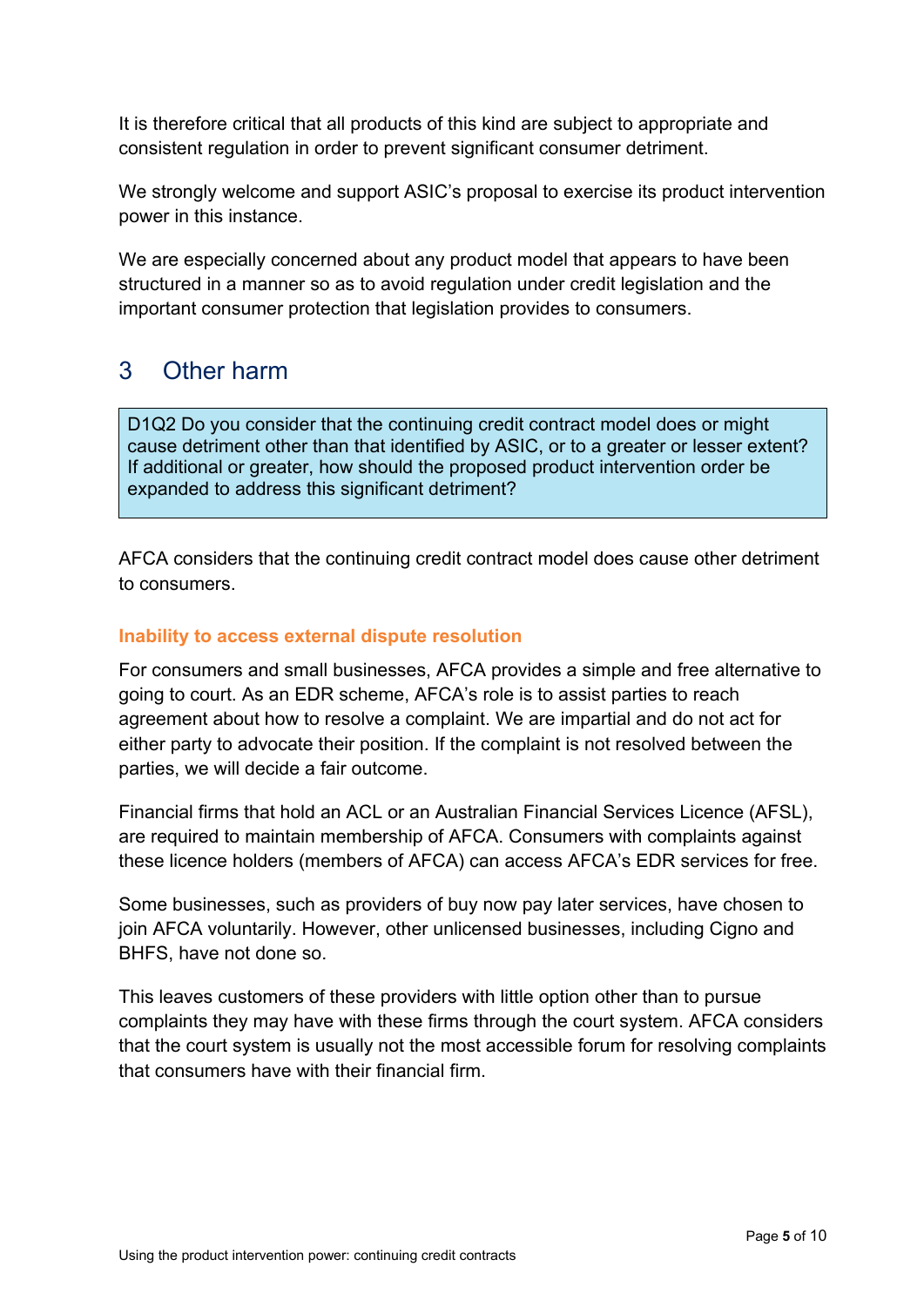<span id="page-7-0"></span>The Australian Government final report about its review of the financial system EDR complaints framework in April 20176, confirmed that:

"The traditional court system, which relies on lawyers, the rules of evidence and specific processes and procedures can be complex and intimidating for consumers. In this regard, a benefit of ombudsman schemes is that they provide claimants with a relatively simple process, led by the ombudsman, negating the need for formal legal representation. Furthermore, ombudsman services are not restricted to resolving legal issues; rather, they have scope to consider a broader range of factors."

The resources required to pursue legal action through the court system are significant, and there will generally be an uneven playing field between a consumer and the financial firm. This is due to a number of factors, including:

- the amount of money and resources available to a financial firm
- the quality of legal representation a financial firm has access to
- the effects of a protracted court process, which are generally not as significant for a financial firm.

In our view, consumers of these services may not understand or appreciate that they are dealing with an unlicensed business that is exempt from regulation, given the services provided relate to credit.

In these circumstances, AFCA believes consumers should not have to rely on a business voluntarily deciding to join AFCA, especially when the decision to do so (and to subsequently cease being a member) rests with the business rather than the consumer.

For consumers entering into credit contracts to not have access to EDR would be an undesirable outcome. As the continuing credit model appears to target some of the most vulnerable consumers, it is essential they have the benefit of appropriate consumer protections, including access to EDR.

#### **Financial difficulty**

1

AFCA deals with many complaints where a financial firm has started debt recovery proceedings against its customer and the proceedings are in the early stages. When a complaint is lodged with AFCA, the financial firm is required to stop all legal and other recovery action. AFCA is often able to resolve these complaints by negotiation.

<sup>6</sup> The Australian Government the Treasury: FINAL REPORT Review of the financial system external dispute resolution and complaints framework April 2017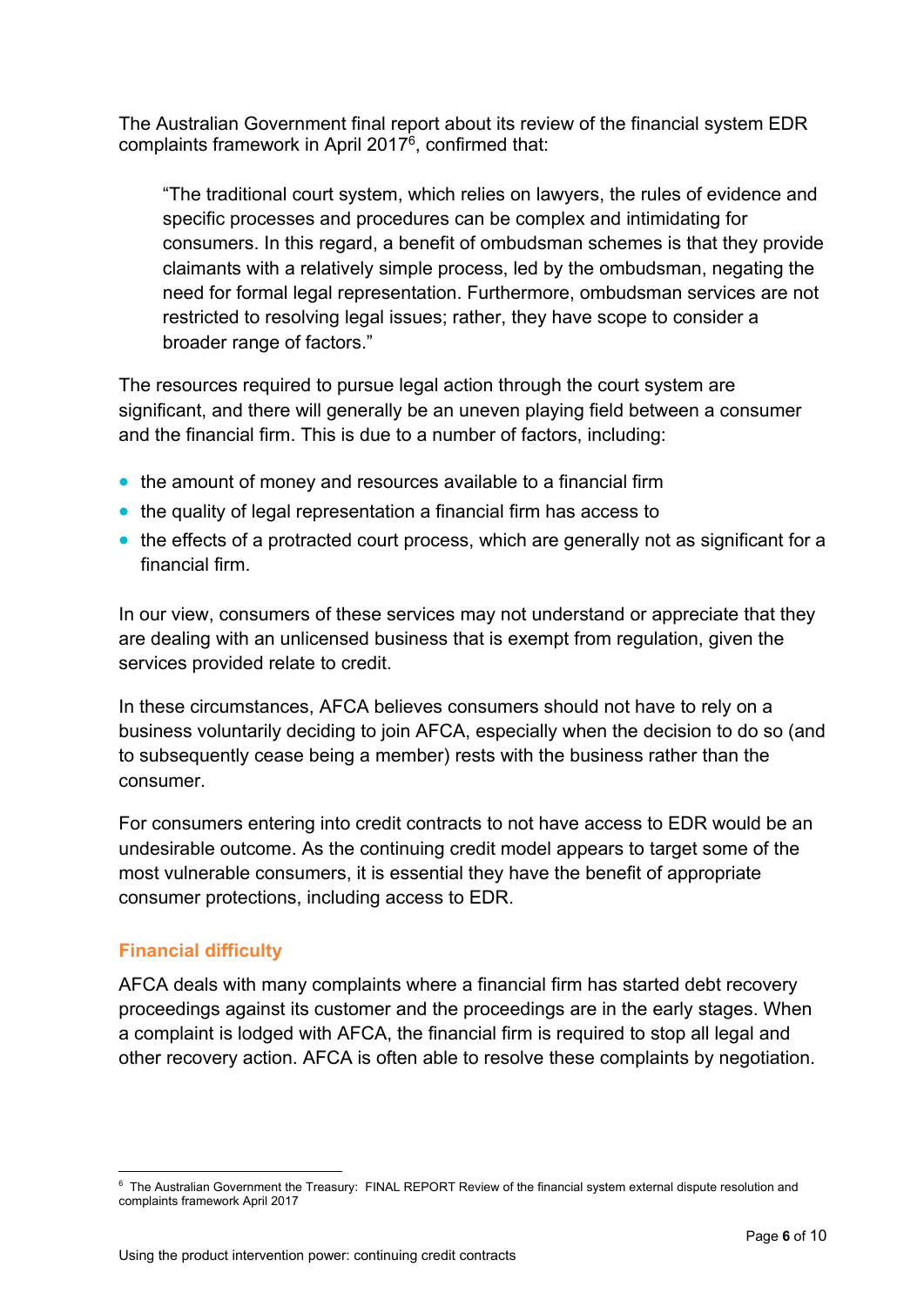<span id="page-8-0"></span>In the 2019/2020 financial year, AFCA resolved approximately 92% of all consumer credit complaints involving financial difficulty, without issuing a preliminary view or a final decision.

While a financial firm may be exercising their legal rights when they commence proceedings against a customer in default, we strongly encourage financial firms to work together with their customers to try and resolve financial difficulty issues before they escalate. It is in the interests of all parties to resolve differences without court proceedings as these result in additional costs and may have far reaching consequences for consumers and small businesses.

AFCA's experience demonstrates the significant benefits, including reduced overall costs and avoidance of protracted proceedings, that consumers and financial firms obtain by resolving matters through facilitated agreements rather than pursuing matters through the courts.

The Australian Government looked at the approach to be taken to short term, small amount lending, as part of the National Consumer Credit Protection reforms. The key findings in the Australian Government's Regulation Impact Statement (RIS)7 were:

- The majority of consumers accessing short term credit have low incomes, with possibly up to 25% of borrowers having incomes below the Henderson Poverty Line.
- Borrowers largely have no access to other forms of credit (with some surveys finding that this is the situation of over 70% of borrowers).
- The most common uses of the funds advanced under short-term loans are to meet living expenses, such as bills (including utilities), food, rent, and car repairs and registration. There is minimal or negligible use of short term loans for discretionary spending purposes.
- Research consistently demonstrated that borrowers who use short-term loans rarely select a lender on the basis of price. Factors such as the speed of provision of loan have a greater influence, and this is reflected in the advertising used by these lenders.

We again highlight that vulnerable consumers seeking credit through unregulated credit providers and their associates are not afforded the same opportunity to reach a

1

<sup>7</sup> [The Regulation of Short Term, Small Amount Finance Regulation Impact Statement June 2011](https://ris.pmc.gov.au/sites/default/files/posts/2011/09/RIS-Short-term-small-amount-finance.pdf)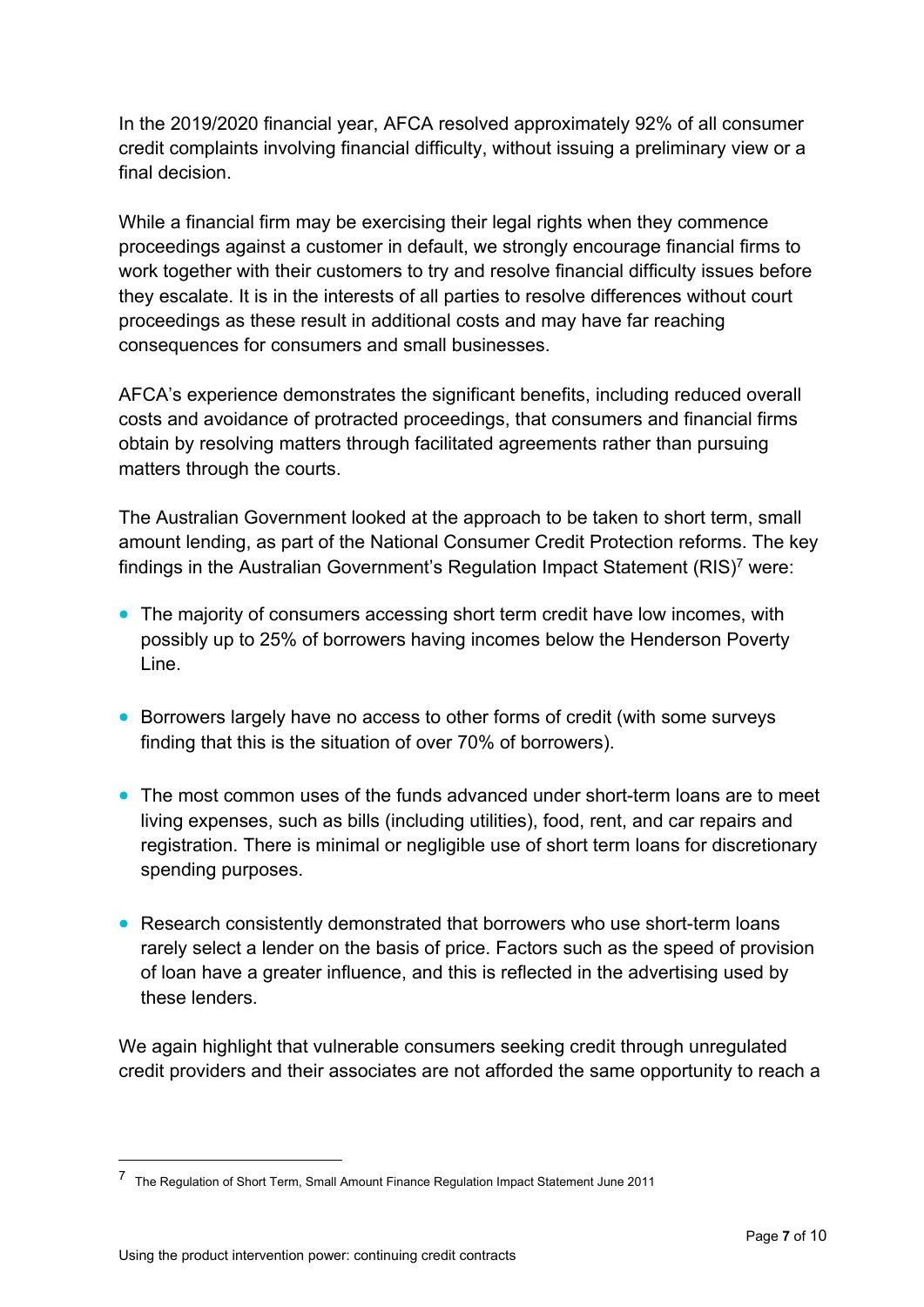<span id="page-9-0"></span>facilitated agreement, as these credit providers are not required to be AFCA members.

If a consumer falls into default under their credit contract and is unable to approach AFCA, they may lose the opportunity to resolve their financial difficulty through an agreed outcome. The resulting costs arising from a default can often amount to multiples of the initial loan.

The significant additional costs borne by vulnerable customers at this stage may be even greater than the harm caused by their initial financial difficulty.

#### **COVID-19 implications**

Given the economic restrictions due to COVID-19, and as relief measures wind down and the economy worsens over the next three to six months, there is a real possibility that increasing numbers of vulnerable consumers may seek temporary relief by entering into continuing credit contracts.

AFCA believes that it is essential to ensure that all consumers entering these types of facilities, especially during this unprecedented time, have access to the consumer protections afforded under the NCC and free and independent EDR.

#### **Identification of issues and industry standards**

AFCA's responsibilities include identifying, resolving and reporting on systemic issues and notifying ASIC and other regulators of serious contraventions of the law.

If a financial firm is able to structure its provision of credit to meet exemptions in regulations and customers are unable to access our service, the ability for AFCA to identify broader systemic conduct and to work with financial firms to address these issues is reduced.

#### **Vulnerable consumers can suffer from increased stress, spiralling debt and further hardship as a result of this kind of credit**

As outlined above, the continuing credit model identified targets those consumers who are most vulnerable and have very little option but to use unregulated credit products. This vulnerability creates a risk that financial firms who provide unregulated credit will take advantage of consumers.

Consumers' who access this type of credit do so to try and alleviate some of their financial stress. The outcome, however, can be the complete opposite, due to the significant fees and charges involved.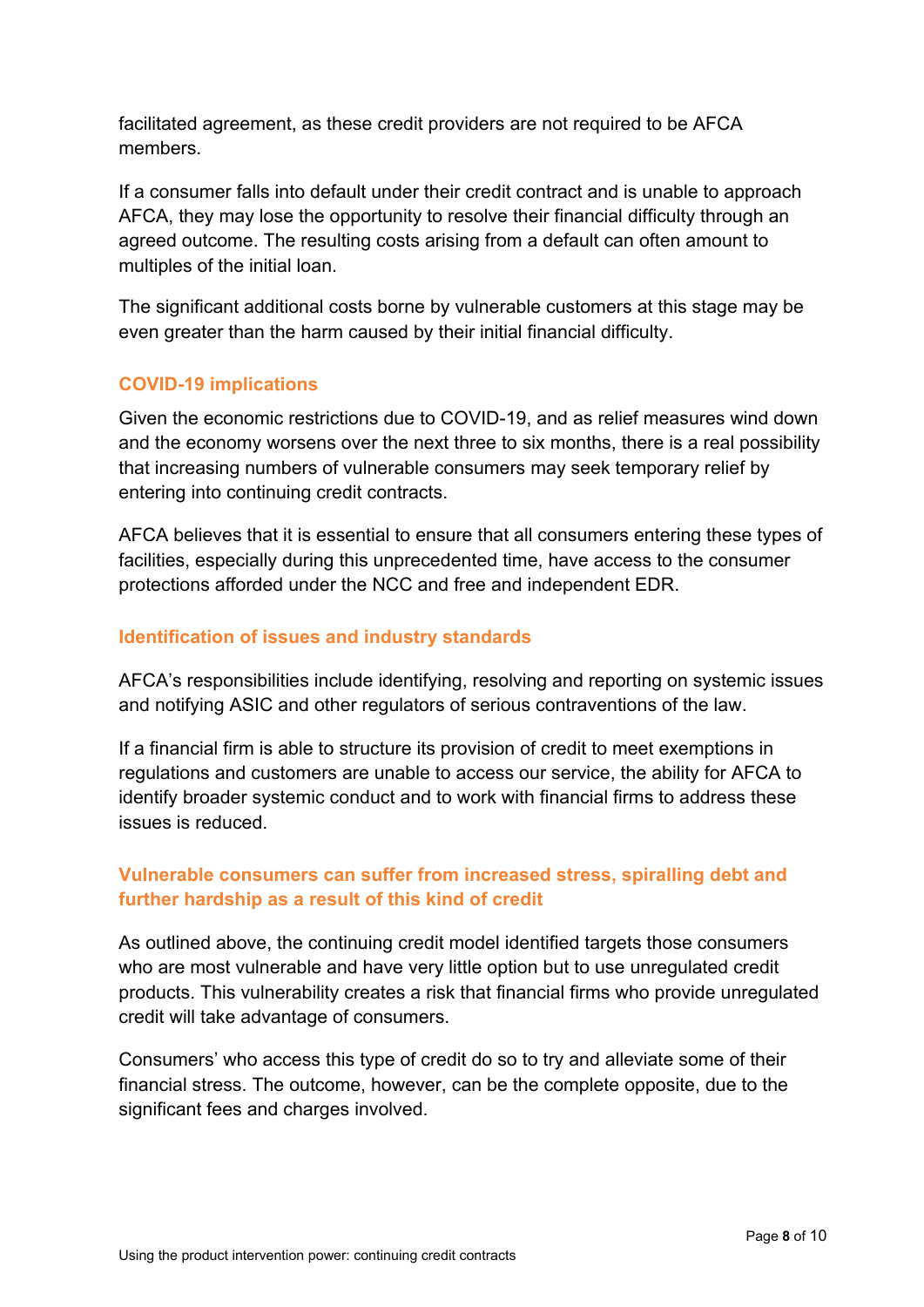<span id="page-10-0"></span>These kinds of products can exacerbate financial stress, which then has flow on effects into other areas of the consumer's life. The Reserve Bank of Australia, $8$  has acknowledged that financial stress has a very real human cost. This can include a deterioration or stress on personal relationships, but also a significant health impact.

We are deeply concerned by the continuing credit lending model and any other arrangements that result in the inappropriate unregulated provision of credit to consumers.

AFCA strongly believes that all financial firms who offer credit products to consumers that in substance fall within the consumer credit laws should be held to appropriate standards and be regulated by the credit regulations which seek to protect consumers.

#### **Other harmful products**

ASIC's proposed intervention order in relation to continuing credit contracts aims to close potential loopholes where consumers are being charged excessive lending and service fees and financial firms appear to be structuring services to bypass regulation and oversight.

AFCA has previously provided submissions to ASIC<sup>9</sup> and the Senate Economics Reference Committee<sup>10</sup> about the impact of other products on consumers. The consistent themes to these products are:

- problems relating to fees, which may be high, 'front-loaded' or unclear
- unfair sales techniques
- inadequate disclosure of risks
- failure to refer consumers to free services such as financial counselling and EDR
- consumers without access to EDR may not understand that they do not have the same rights as other consumers of comparable financial services.

We support a broader consideration of short-term lending, continuing credit contracts and other products including debt management, with the view to bringing these credit products and associated service providers under the same regulatory framework. We also support ensuring that consumers who enter into these products have access to independent external dispute resolution, by requiring these organisations to be a member of AFCA.

<sup>1</sup> 8  [Speech by Michelle Bullock, Assistant Governor \(Financial System\) at the Reserve Bank of Australia,](https://www.rba.gov.au/speeches/2018/sp-ag-2018-02-20.html) *Household Indebtedness* 

*and Mortgage Stress,* 20 February 2018 9 <sup>10</sup> Credit and financial services targeted at Australians at risk of financial hardship - Submission to the inquiry by Senate Economics References Committee